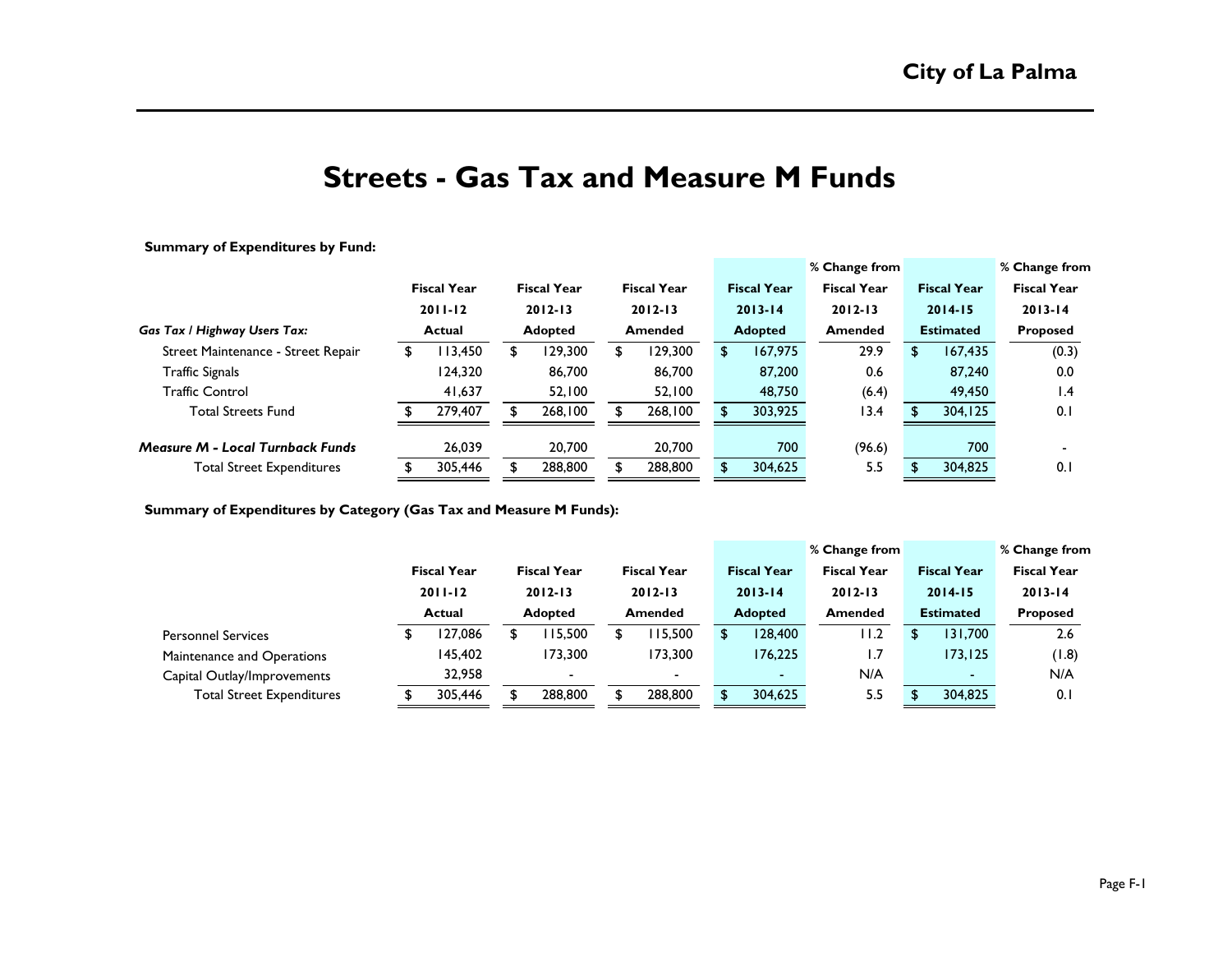| <b>PROGRAM:</b>             |  | <b>Street Maintenance - Street Repair</b>          |                          |                               |                    |                |                                   |  |                    |                    |                                 |                    |                    |  |  |  |
|-----------------------------|--|----------------------------------------------------|--------------------------|-------------------------------|--------------------|----------------|-----------------------------------|--|--------------------|--------------------|---------------------------------|--------------------|--------------------|--|--|--|
|                             |  |                                                    |                          |                               |                    |                |                                   |  |                    | % Change from      |                                 |                    | % Change from      |  |  |  |
|                             |  | <b>Fiscal Year</b><br>$2011 - 12$<br><b>Actual</b> |                          |                               | <b>Fiscal Year</b> |                | <b>Fiscal Year</b><br>$2012 - 13$ |  | <b>Fiscal Year</b> | <b>Fiscal Year</b> |                                 | <b>Fiscal Year</b> | <b>Fiscal Year</b> |  |  |  |
|                             |  |                                                    |                          | $2012 - 13$<br><b>Adopted</b> |                    |                |                                   |  | $2013 - 14$        | $2012 - 13$        | $2014 - 15$<br><b>Estimated</b> |                    | $2013 - 14$        |  |  |  |
|                             |  |                                                    |                          |                               |                    | <b>Amended</b> |                                   |  | <b>Adopted</b>     | <b>Amended</b>     |                                 |                    | <b>Proposed</b>    |  |  |  |
| <b>Personnel Services</b>   |  |                                                    | 58,981                   | \$                            | 58,800             | S              | 58,800                            |  | 73,600             | 25.2               | \$.                             | 75,400             | 2.4                |  |  |  |
| Maintenance and Operations  |  |                                                    | 54,469                   |                               | 70.500             |                | 70,500                            |  | 94,375             | 33.9               |                                 | 92,035             | (2.5)              |  |  |  |
| Capital Outlay/Improvements |  |                                                    | $\overline{\phantom{0}}$ |                               |                    |                |                                   |  |                    | N/A                |                                 |                    | N/A                |  |  |  |
| Total                       |  |                                                    | 113,450                  |                               | 129,300            |                | 129,300                           |  | 167,975            | 29.9               |                                 | 167,435            | (0.3)              |  |  |  |

# **DEPARTMENT:** Streets -- Gas Tax / Highway Users Tax **Account Code: 011-323** Account Code: 011-323

### PROGRAM DESCRIPTION:

This program is responsible for the asphalt patching and minor repair of streets, including asphalt patching and crack sealing, for the City's 31 miles of roadway.

### PROGRAM EXPLANATION:

|           |                         | 0.85 |
|-----------|-------------------------|------|
|           | Maintenance Worker      | 0.40 |
|           | Lead Maintenance Worker | 0.35 |
| Code 501: | Maintenance Supervisor  | 0.10 |

Code 505: Represents the salary savings anticipated during the year due to vacancies in the workforce.

Code 520: Special pay for weekend and holiday duty work.

Code 530: Provides for personnel overtime.

Code 550: Funds budgeted in this code include this program's pro rata share of Employee Benefits costs.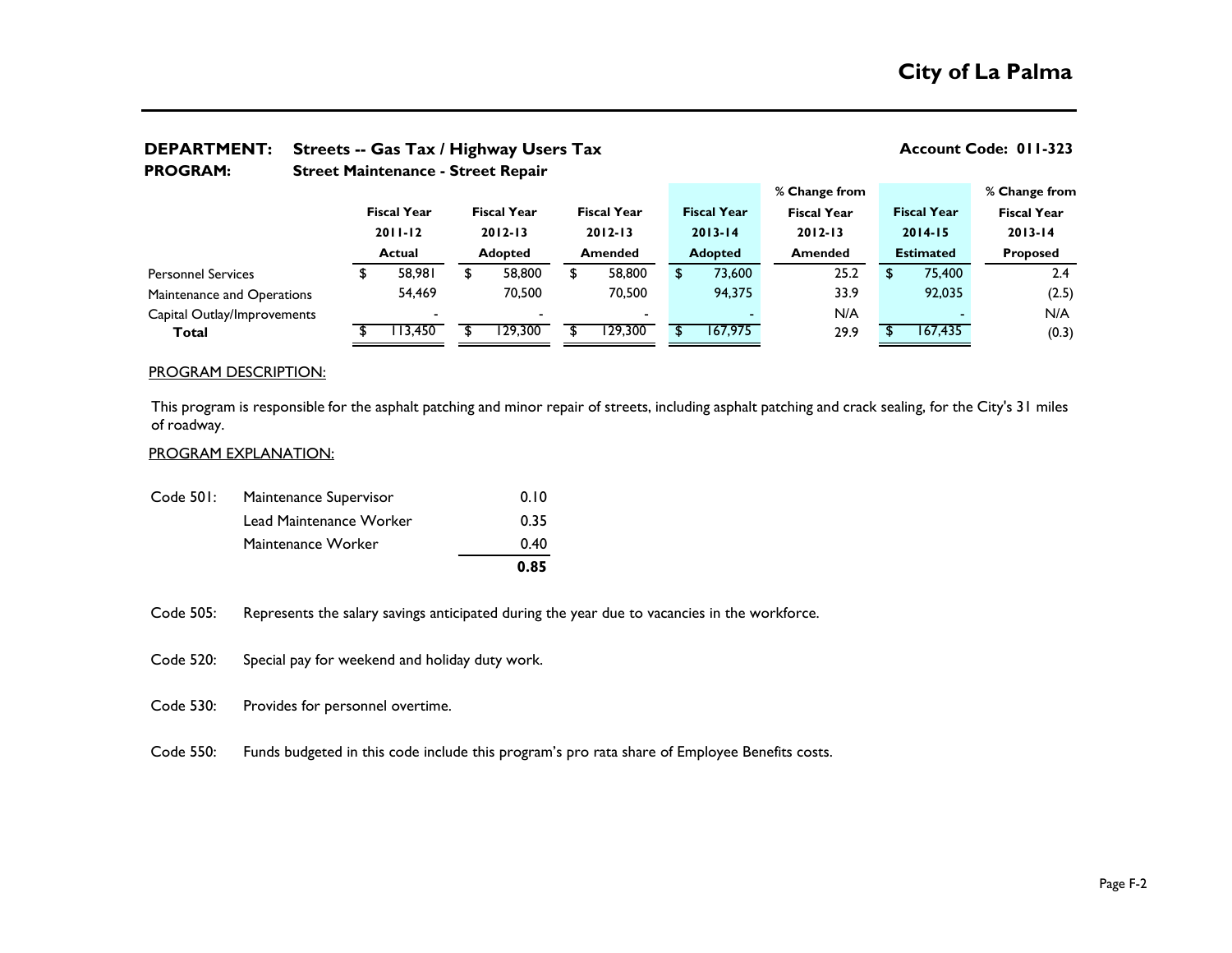| <b>DEPARTMENT:</b><br><b>PROGRAM:</b> | Streets -- Gas Tax / Highway Users Tax<br><b>Street Maintenance - Street Repair</b>                                                                                                                           | <b>Account Code: 011-323</b> |
|---------------------------------------|---------------------------------------------------------------------------------------------------------------------------------------------------------------------------------------------------------------|------------------------------|
| Code 600:                             | Funds budgeted in this code include contract services for the following:<br>City Engineer contract services<br>Miscellaneous consulting services for street repair<br>Annual State Controller's Street Report |                              |
| Code 620:                             | Seminars specifically related to the repair of streets.                                                                                                                                                       |                              |
| Code 622:                             | Professional publications for street work, such as the Greenbook, standard plans for Public Works construction, and Caltrans<br>specifications.                                                               |                              |
| Code 623:                             | Purchase of uniforms.                                                                                                                                                                                         |                              |
| Code 691:                             | Funds budgeted in this code include this program's pro rata share of the 800 MHz radio system costs.                                                                                                          |                              |
| Code 705:                             | Materials needed for repair and patching of streets.                                                                                                                                                          |                              |
| Code 707:                             | Repair of non-automotive equipment used for street repair.                                                                                                                                                    |                              |
| Code 725:                             | Purchase of safety equipment (i.e., barricades, cones, and roadway stencils).                                                                                                                                 |                              |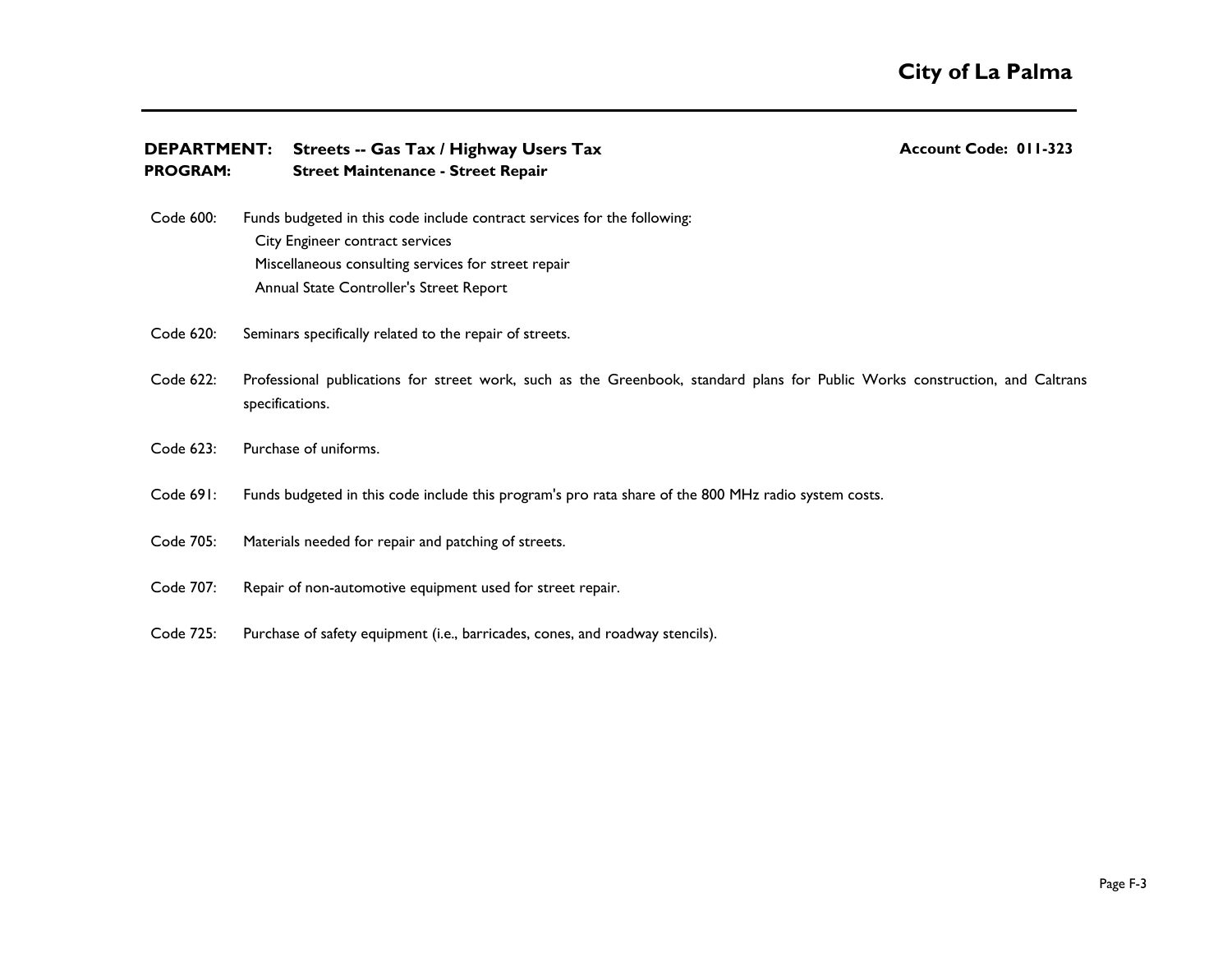| <b>DEPARTMENT:</b><br><b>PROGRAM:</b> | Streets -- Gas Tax / Highway Users Tax<br><b>Street Maintenance - Street Repair</b>                              | Account Code: 011-323 |
|---------------------------------------|------------------------------------------------------------------------------------------------------------------|-----------------------|
| Code 977:                             | Funds budgeted in this code include this program's pro rata share of Liability Insurance and Claims costs.       |                       |
| Code 978:                             | Funds budgeted in this code include this program's pro rata share of Building Maintenance and Replacement costs. |                       |
| Code 979:                             | Funds budgeted in this code include this program's pro rata share of Vehicle Maintenance costs.                  |                       |
| Code 980:                             | Funds budgeted in this code include this program's pro rata share of Vehicle Replacement costs.                  |                       |
| Code 981:                             | Funds budgeted in this code include this program's pro rata share of Computer Maintenance costs.                 |                       |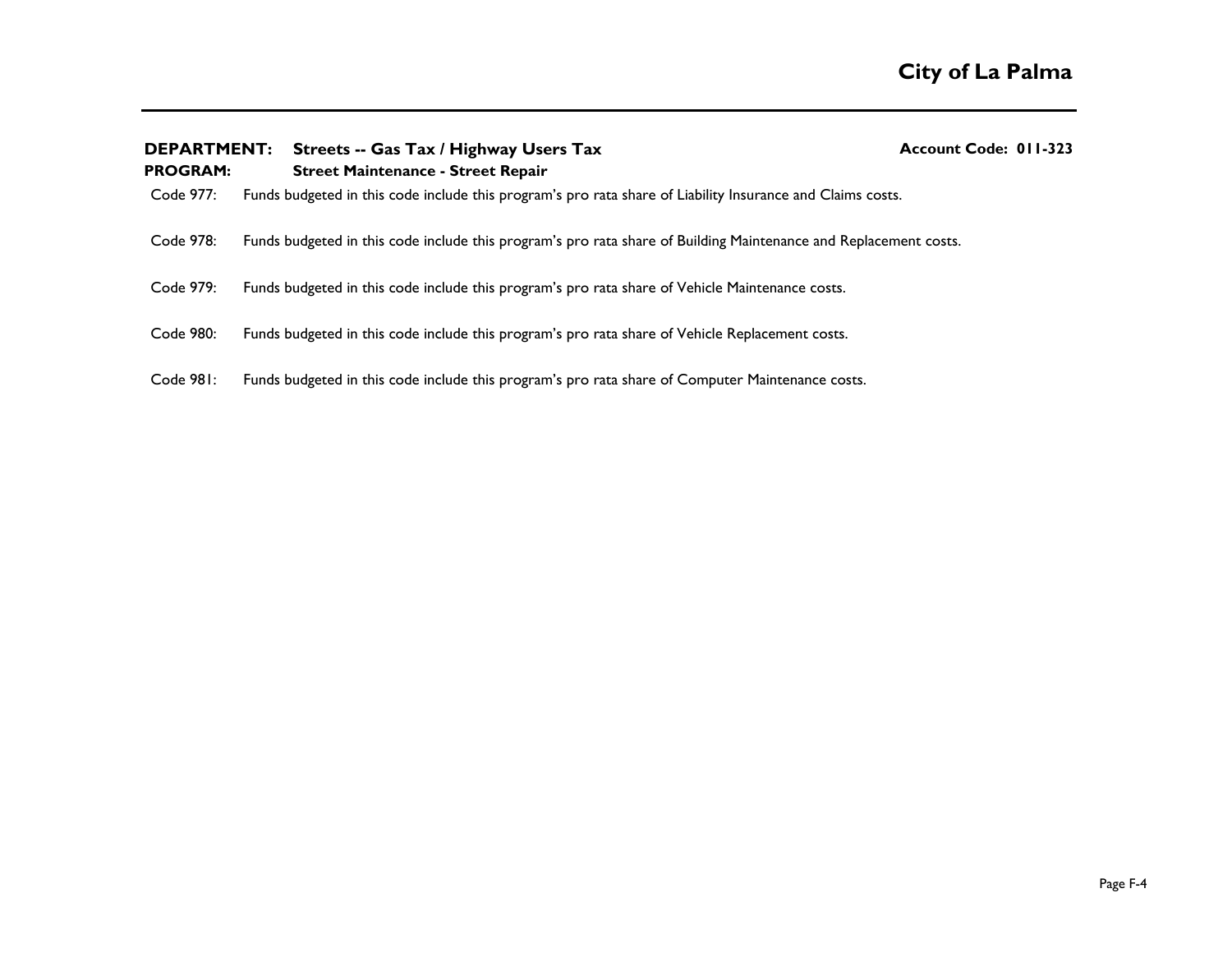**DEPARTMENT:** Streets -- Gas Tax / Highway Users Tax **Account Code: 011-323** Account Code: 011-323 **PROGRAM: Street Maintenance - Street Repair**



# THIS PAGE INTENTIONALLY LEFT BLANK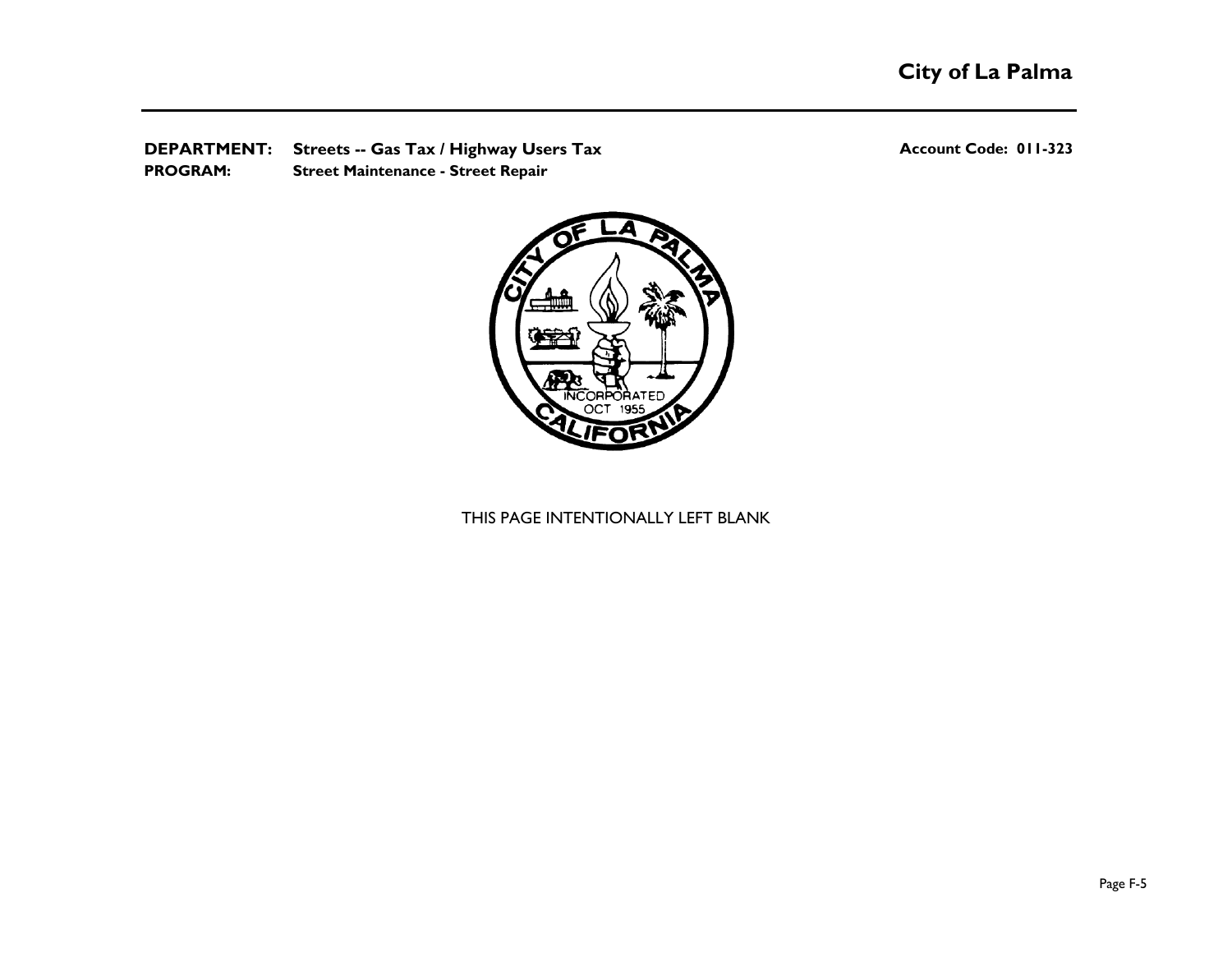# **DEPARTMENT:** Streets -- Gas Tax / Highway Users Tax **Account Code: 011-323** Account Code: 011-323 **Street Maintenance - Street Repair % Change from % Change from Fiscal Year Fiscal Year Fiscal Year Fiscal Year Fiscal Year Fiscal Year Fiscal Year 2011-12 2012-13 2012-13 2013-14 2012-13 2014-15 2013-14 Code Description Actual Adopted Amended Adopted Amended Estimated Proposed PERSONNEL SERVICES** 501.000 Salaries - Full-time \$ 35,123 \$ 37,900 \$ 37,900 \$ 49,300 30.1 \$ 49,300 - 505.000 Salary Savings Credit - (1,700) (1,700) (2,000) 17.6 (2,000) - 520.000 Special Pay 5.000 5,200 5,300 5,300 5,300 5,300 5,300 5,300 5,300 5,300 5,300 5,300 5,300 5,300 5,300 530.000 Overtime 2,436 400 400 2,100 425.0 2,100 - 550.000 Employee Benefits 16,222 16,900 16,900 18,900 11.8 20,700 9.5 58,981 58,800 58,800 73,600 25.2 75,400 2.4 **MAINTENANCE AND OPERATIONS** 600.000 Professional Contract Services 9,026 7,200 7,200 31,500 337.5 31,500 - 620.000 Meetings & Training 189 189 300 300 300 300 - 300 300 622.000 Publications & Dues 549 400 400 400 - 400 - 623.000 Uniforms 1,376 3,000 3,000 3,000 - 3,000 - 691.000 Communications 3,354 3,000 3,000 3,000 - 3,000 - 705.000 Maintenance & Repair Materials 806 2,500 2,500 2,500 - 2,500 - 725.000 Small Tools/Other Equipment 1,469 1,000 1,000 1,000 - 1,000 - **PROGRAM: TOTAL PERSONNEL SERVICES**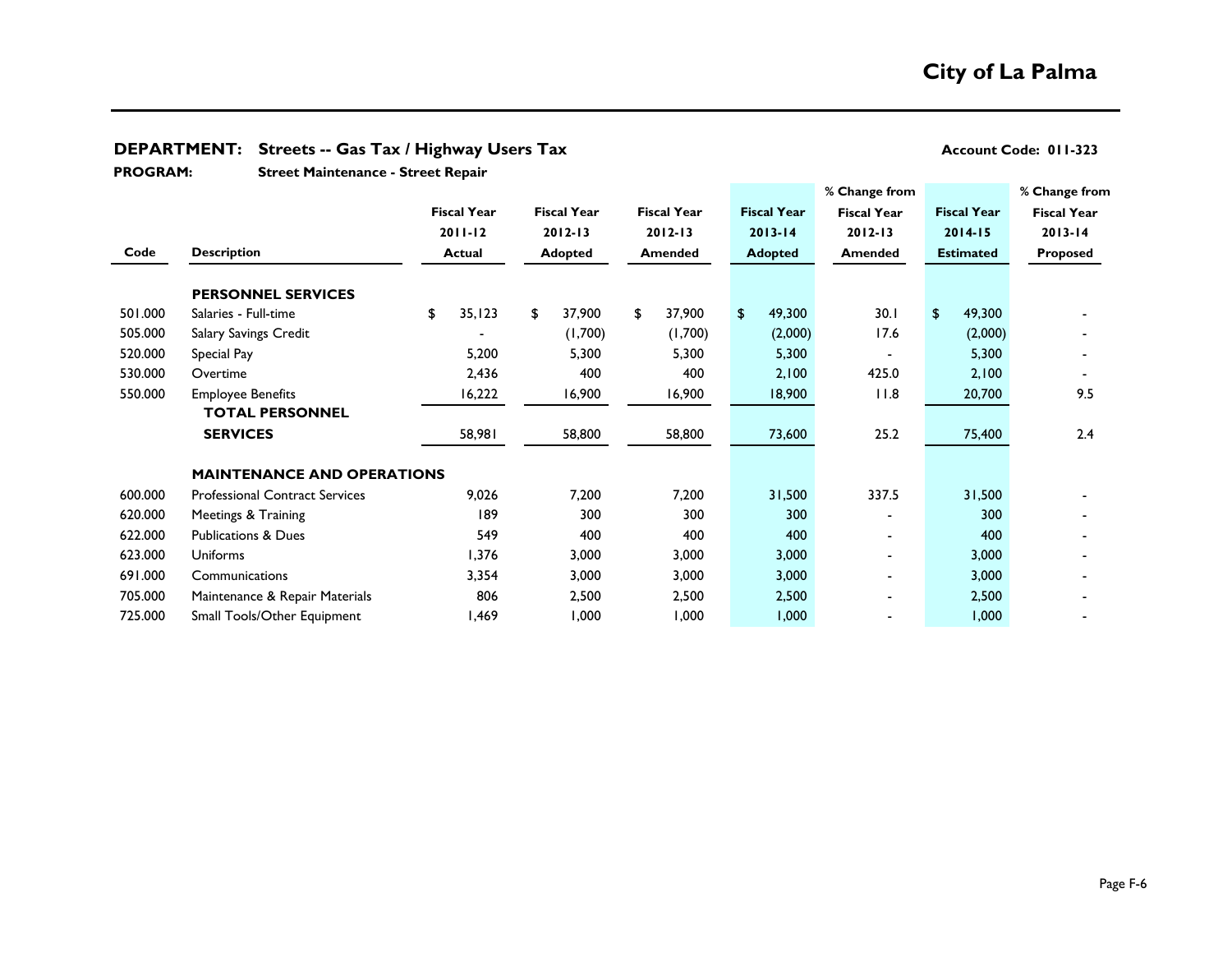## **DEPARTMENT:** Streets -- Gas Tax / Highway Users Tax **Account Code: 011-323** Account Code: 011-323

**Street Maintenance - Street Repair PROGRAM:** 

|         |                                       | <b>Fiscal Year</b> | <b>Fiscal Year</b> | <b>Fiscal Year</b> | <b>Fiscal Year</b> | % Change from<br><b>Fiscal Year</b> | <b>Fiscal Year</b> | % Change from<br><b>Fiscal Year</b> |
|---------|---------------------------------------|--------------------|--------------------|--------------------|--------------------|-------------------------------------|--------------------|-------------------------------------|
|         |                                       | $2011 - 12$        | $2012 - 13$        | $2012 - 13$        | $2013 - 14$        | $2012 - 13$                         | $2014 - 15$        | $2013 - 14$                         |
| Code    | <b>Description</b>                    | <b>Actual</b>      | <b>Adopted</b>     | <b>Amended</b>     | <b>Adopted</b>     | <b>Amended</b>                      | <b>Estimated</b>   | Proposed                            |
| 977.000 | Liability Insurance & Claims          | 000,1              | 2,000              | 2,000              | 2,100              | 5.0                                 | 1,760              | (16.2)                              |
| 978.000 | <b>Building Maintenance/Replacmnt</b> | 000,1              | 1,000              | 1,000              | 900                | (10.0)                              | 900                |                                     |
| 979.000 | Vehicle Maintenance                   | 16,800             | 19,100             | 19,100             | 18,675             | (2.2)                               | 18,675             |                                     |
| 980.000 | Vehicle Replacement                   | 18,900             | 31,000             | 31,000             | 31,000             |                                     | 29,000             | (6.5)                               |
|         | <b>TOTAL MAINTENANCE</b>              |                    |                    |                    |                    |                                     |                    |                                     |
|         | <b>AND OPERATIONS</b>                 | 54,469             | 70,500             | 70,500             | 94,375             | 33.9                                | 92,035             | (2.5)                               |
|         | <b>TOTAL EXPENDITURES</b>             | 113,450            | 129,300            | 129,300<br>\$.     | 167,975<br>\$.     | 29.9                                | 167,435<br>\$      | (0.3)                               |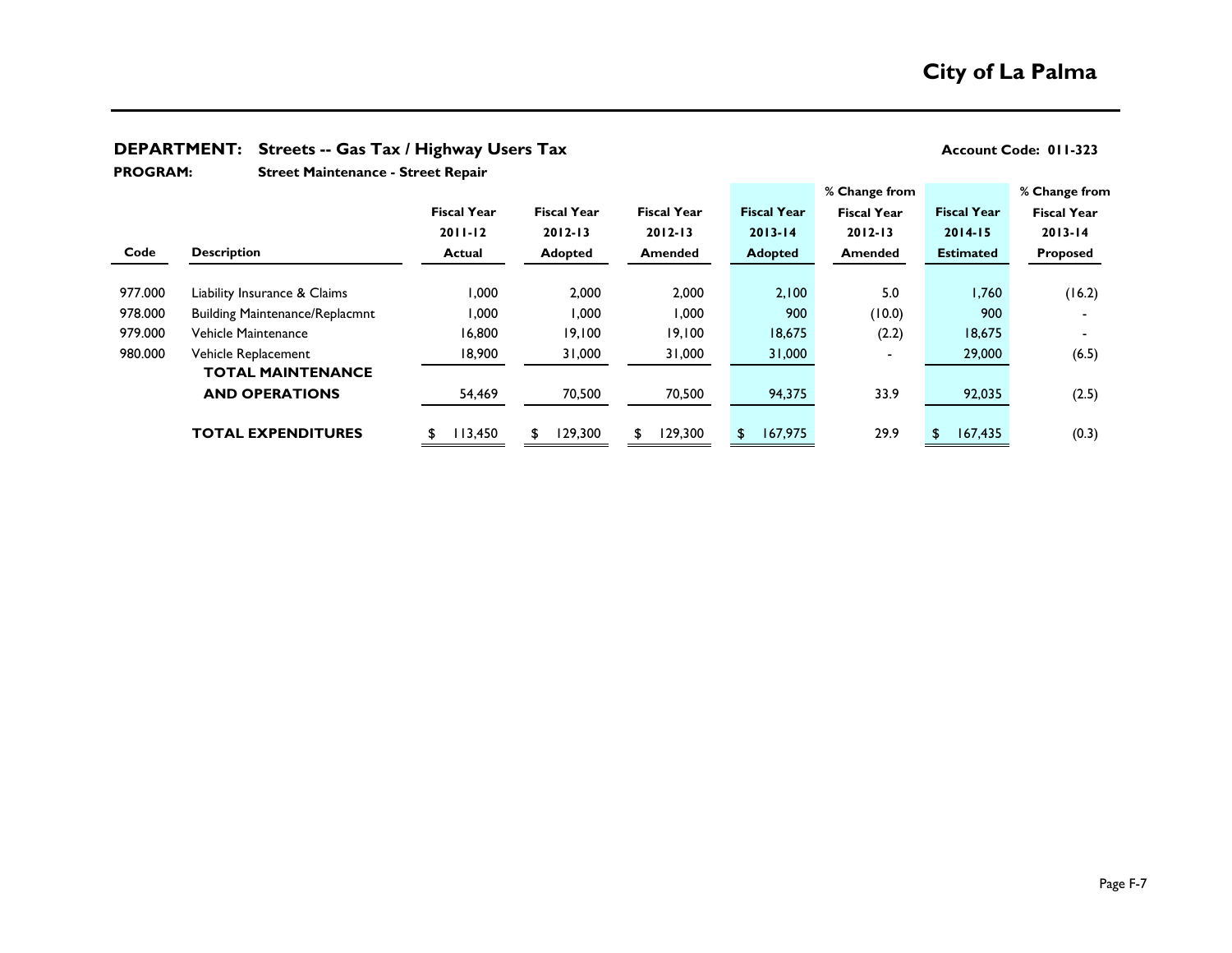| <b>PROGRAM:</b>             | <b>Traffic Signals</b> |                                   |  |                |                                   |                |                          |  |                    |                    |  |                  |                    |                         |  |
|-----------------------------|------------------------|-----------------------------------|--|----------------|-----------------------------------|----------------|--------------------------|--|--------------------|--------------------|--|------------------|--------------------|-------------------------|--|
|                             |                        |                                   |  |                |                                   |                |                          |  |                    | % Change from      |  |                  |                    | % Change from           |  |
|                             |                        | <b>Fiscal Year</b><br>$2011 - 12$ |  |                | <b>Fiscal Year</b><br>$2012 - 13$ |                | <b>Fiscal Year</b>       |  | <b>Fiscal Year</b> | <b>Fiscal Year</b> |  |                  | <b>Fiscal Year</b> | <b>Fiscal Year</b>      |  |
|                             |                        |                                   |  |                |                                   |                | $2012 - 13$              |  | $2013 - 14$        | $2012 - 13$        |  |                  | $2014 - 15$        | $2013 - 14$<br>Proposed |  |
|                             | <b>Actual</b>          |                                   |  | <b>Adopted</b> |                                   | <b>Amended</b> |                          |  | <b>Adopted</b>     | Amended            |  | <b>Estimated</b> |                    |                         |  |
| <b>Personnel Services</b>   |                        | 34,870                            |  | J              | 22,200                            |                | 22,200                   |  | 22,700             | 2.3                |  |                  | 23,300             | 2.6                     |  |
| Maintenance and Operations  |                        | 56,492                            |  |                | 64,500                            |                | 64,500                   |  | 64,500             | $\blacksquare$     |  |                  | 63,940             | (0.9)                   |  |
| Capital Outlay/Improvements |                        | 32,958                            |  |                |                                   |                | $\overline{\phantom{0}}$ |  |                    | N/A                |  |                  |                    | N/A                     |  |
| Total                       |                        | 124,320                           |  |                | 86,700                            |                | 86,700                   |  | 87,200             | 0.6                |  |                  | 87,240             | 0.0                     |  |
|                             |                        |                                   |  |                |                                   |                |                          |  |                    |                    |  |                  |                    |                         |  |

# **DEPARTMENT:** Streets -- Gas Tax / Highway Users Tax **Account Code: 011-324**

### PROGRAM DESCRIPTION:

This program is for the maintenance and operation of the City's 18 traffic signals. A contract maintenance service company does most of the work.

### PROGRAM EXPLANATION:

- Code 501: Engineering Technician 0.25
- Code 505: Represents the salary savings anticipated during the year due to vacancies in the workforce.
- Code 530: Provides for personnel overtime.
- Code 550: Funds budgeted in this code include this program's pro rata share of Employee Benefits costs.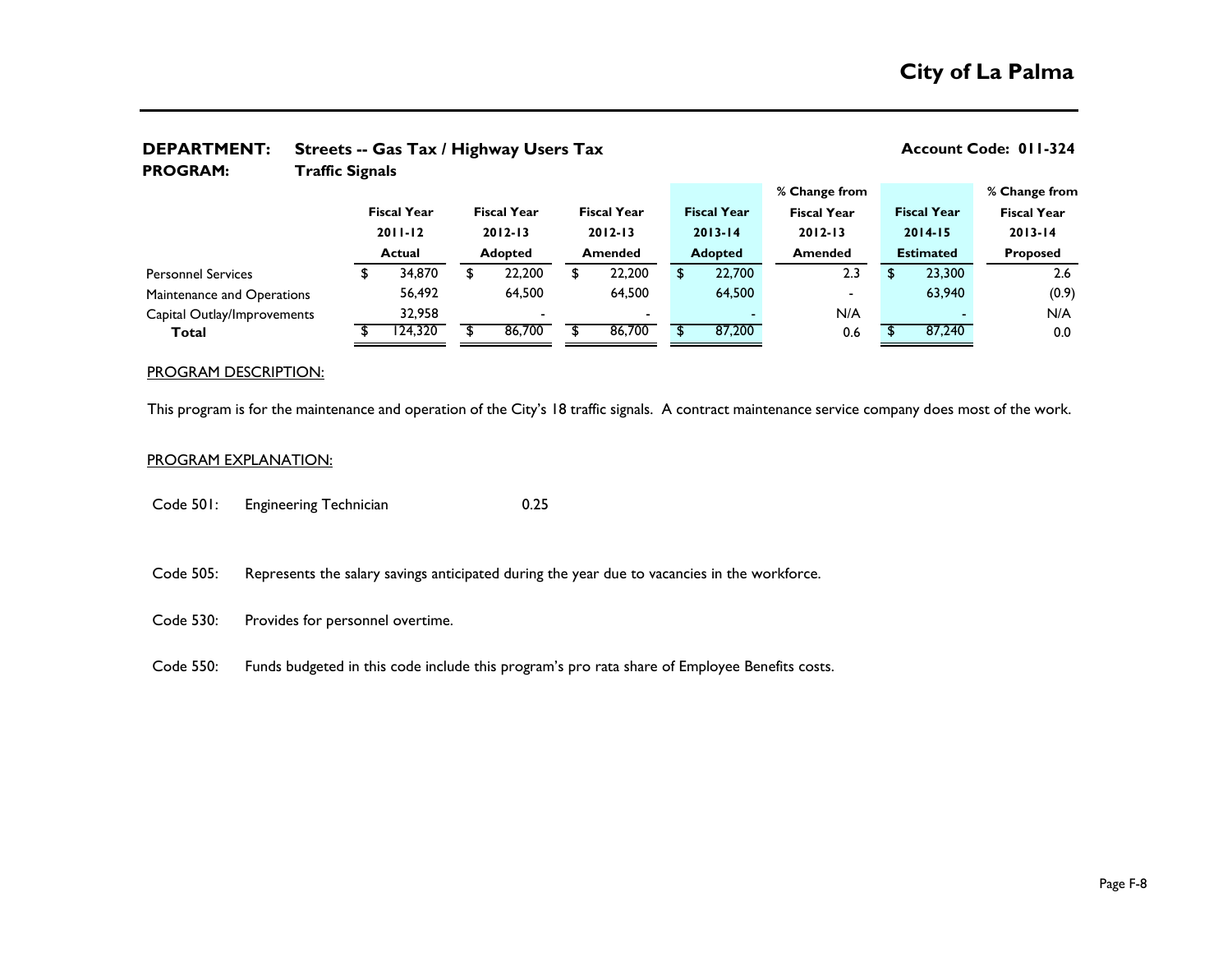| <b>DEPARTMENT:</b><br><b>PROGRAM:</b> | Streets -- Gas Tax / Highway Users Tax<br><b>Traffic Signals</b>                                                                                                                                                                                                                                        | <b>Account Code: 011-324</b> |
|---------------------------------------|---------------------------------------------------------------------------------------------------------------------------------------------------------------------------------------------------------------------------------------------------------------------------------------------------------|------------------------------|
| Code 600:                             | Funds budgeted in this code include contract services for the following:<br>Contract for routine traffic signal maintenance<br>Jointly maintained traffic signals - City of Buena Park<br>Jointly maintained traffic signals - City of Cerritos<br>Jointly maintained traffic signals - City of Cypress |                              |
| Code 693:                             | Energy cost of traffic signals throughout the City.                                                                                                                                                                                                                                                     |                              |
| Code 709:                             | Special repair to traffic control devices, for traffic accidents and broken items.                                                                                                                                                                                                                      |                              |
| Code 804:                             | Funds budgeted in this code include contract services for the following:                                                                                                                                                                                                                                |                              |
| Code 977:                             | Funds budgeted in this code include this program's pro rata share of Liability Insurance and claim costs.                                                                                                                                                                                               |                              |
| Code 978:                             | Funds budgeted in this code include this program's pro rata share of Building Maintenance and Replacement costs.                                                                                                                                                                                        |                              |
| Code 979:                             | Funds budgeted in this code include this program's pro rata share of Vehicle Maintenance costs.                                                                                                                                                                                                         |                              |
| Code 980:                             | Funds budgeted in this code includes this program's pro rata share of Vehicle Replacement costs.                                                                                                                                                                                                        |                              |
| Code 981:                             | Funds budgeted in this code include this program's pro rata share of a Computer Maintenance costs.                                                                                                                                                                                                      |                              |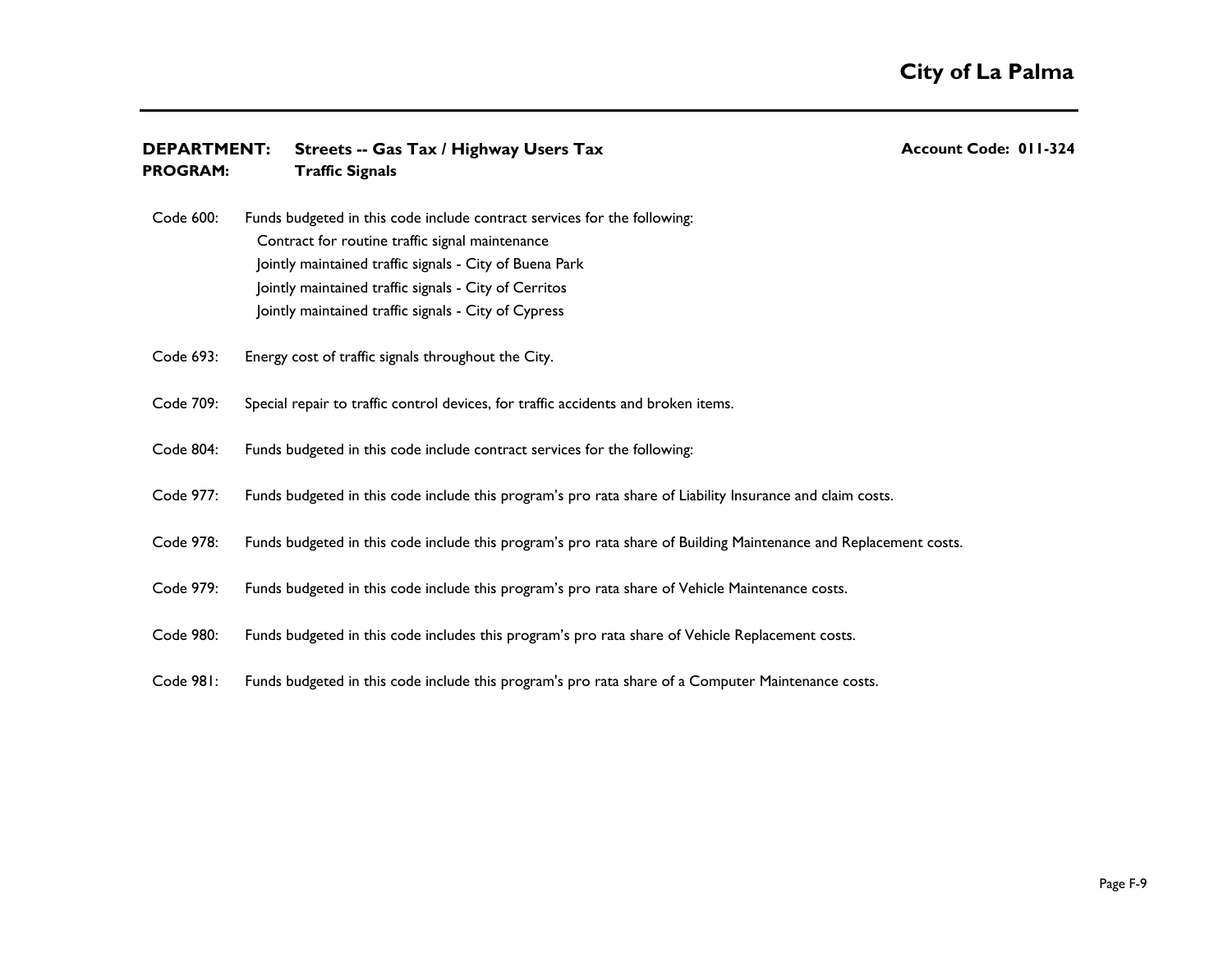| <b>PROGRAM:</b> | <b>Traffic Signals</b>                | <u>.</u> . <i>.</i> |                    |                    |    |                    |    |                    |                    |                  |                    |                    |  |
|-----------------|---------------------------------------|---------------------|--------------------|--------------------|----|--------------------|----|--------------------|--------------------|------------------|--------------------|--------------------|--|
|                 |                                       |                     |                    |                    |    |                    |    |                    | % Change from      |                  |                    | % Change from      |  |
|                 |                                       |                     | <b>Fiscal Year</b> | <b>Fiscal Year</b> |    | <b>Fiscal Year</b> |    | <b>Fiscal Year</b> | <b>Fiscal Year</b> |                  | <b>Fiscal Year</b> | <b>Fiscal Year</b> |  |
|                 |                                       |                     | $2011 - 12$        | $2012 - 13$        |    | $2012 - 13$        |    | $2013 - 14$        | $2012 - 13$        |                  | $2014 - 15$        | $2013 - 14$        |  |
| Code            | <b>Description</b>                    | Actual              |                    | Adopted            |    | <b>Amended</b>     |    | <b>Adopted</b>     | <b>Amended</b>     | <b>Estimated</b> |                    | Proposed           |  |
|                 | <b>PERSONNEL SERVICES</b>             |                     |                    |                    |    |                    |    |                    |                    |                  |                    |                    |  |
| 501.000         | Salaries - Full-time                  | \$                  | 22,754             | \$<br>15,600       | £. | 15,600             | \$ | 5,900              | 1.9                | \$               | 15,900             |                    |  |
| 505.000         | <b>Salary Savings Credit</b>          |                     |                    | (700)              |    | (700)              |    | (700)              | $\blacksquare$     |                  | (700)              |                    |  |
| 530.000         | Overtime                              |                     | 806,1              |                    |    |                    |    | 1,000              | N/A                |                  | 000, 1             |                    |  |
| 550.000         | <b>Employee Benefits</b>              |                     | 10,508             | 7,300              |    | 7,300              |    | 6,500              | (11.0)             |                  | 7,100              | 9.2                |  |
|                 | <b>TOTAL PERSONNEL</b>                |                     |                    |                    |    |                    |    |                    |                    |                  |                    |                    |  |
|                 | <b>SERVICES</b>                       |                     | 34,870             | 22,200             |    | 22,200             |    | 22,700             | 2.3                |                  | 23,300             | 2.6                |  |
|                 | <b>MAINTENANCE AND OPERATIONS</b>     |                     |                    |                    |    |                    |    |                    |                    |                  |                    |                    |  |
| 600.000         | <b>Professional Contract Services</b> |                     | 22,523             | 25,500             |    | 25,500             |    | 25,500             | $\blacksquare$     |                  | 25,500             |                    |  |
| 693.000         | Electric                              |                     | 13,596             | 15,000             |    | 15,000             |    | 15,000             |                    |                  | 15,000             |                    |  |
| 709.000         | Maint & Repair-Improvements           |                     | 17,873             | 20,000             |    | 20,000             |    | 20,000             |                    |                  | 20,000             |                    |  |

## **DEPARTMENT:** Streets -- Gas Tax / Highway Users Tax **Account Code: 011-324** Account Code: 011-324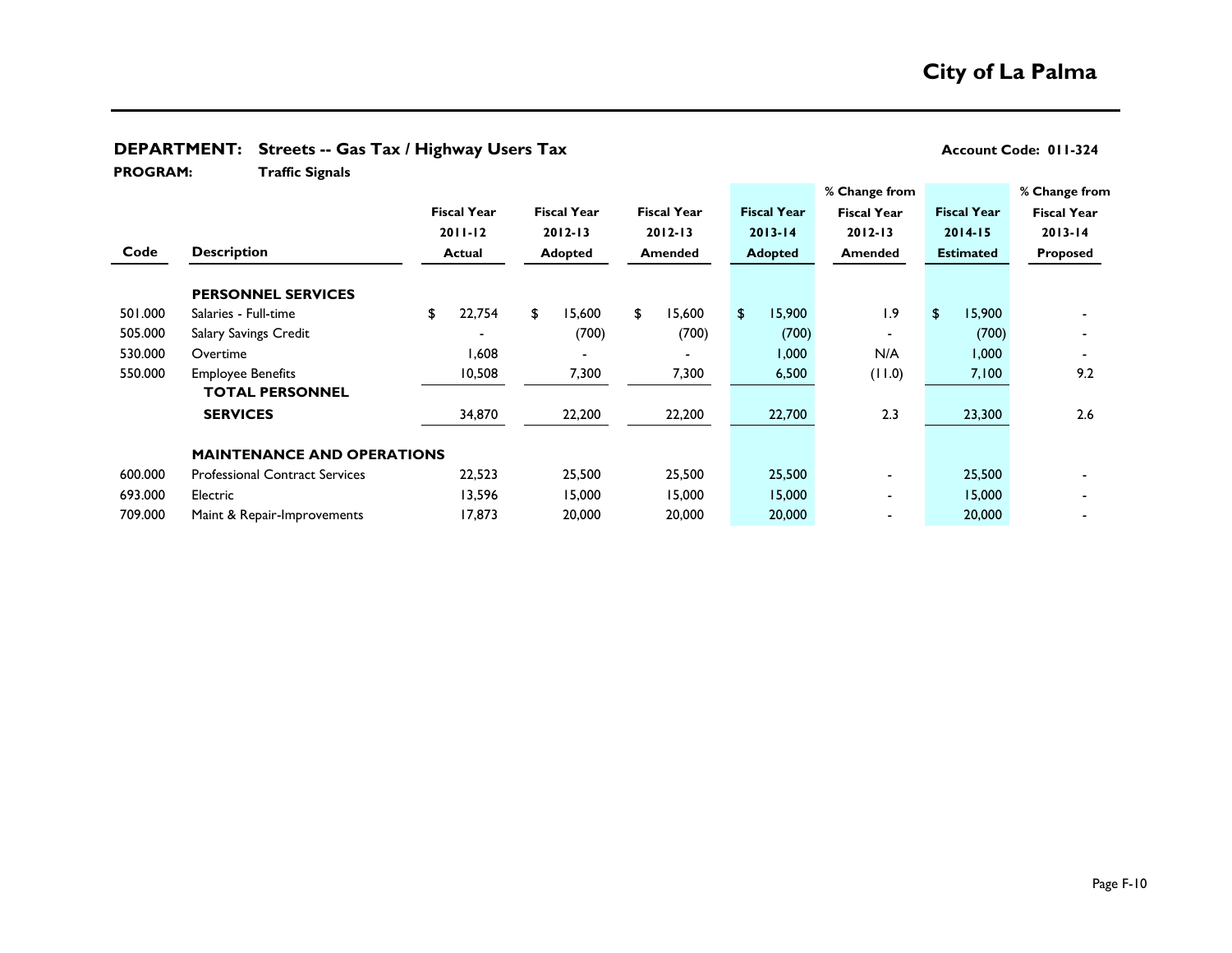| <b>PROGRAM:</b> | <b>Traffic Signals</b>                |                    |                    |                    |                    |                    |                    |                    |  |
|-----------------|---------------------------------------|--------------------|--------------------|--------------------|--------------------|--------------------|--------------------|--------------------|--|
|                 |                                       |                    |                    |                    |                    | % Change from      |                    | % Change from      |  |
|                 |                                       | <b>Fiscal Year</b> | <b>Fiscal Year</b> | <b>Fiscal Year</b> | <b>Fiscal Year</b> | <b>Fiscal Year</b> | <b>Fiscal Year</b> | <b>Fiscal Year</b> |  |
|                 |                                       | $2011 - 12$        | $2012 - 13$        | $2012 - 13$        | $2013 - 14$        | $2012 - 13$        | $2014 - 15$        | $2013 - 14$        |  |
| Code            | <b>Description</b>                    | Actual             | Adopted            | <b>Amended</b>     | <b>Adopted</b>     | <b>Amended</b>     | <b>Estimated</b>   | <b>Proposed</b>    |  |
|                 |                                       |                    |                    |                    |                    |                    |                    |                    |  |
| 977.000         | Liability Insurance & Claims          | 400,١              | 2,700              | 2,700              | 2,800              | 3.7                | 2,240              | (20.0)             |  |
| 978.000         | <b>Building Maintenance/Replacmnt</b> | 1,100              | 1,300              | 1,300              | 1,200              | (7.7)              | 1,200              |                    |  |
|                 | <b>TOTAL MAINTENANCE</b>              |                    |                    |                    |                    |                    |                    |                    |  |
|                 | <b>AND OPERATIONS</b>                 | 56,492             | 64,500             | 64,500             | 64,500             |                    | 63,940             | (0.9)              |  |
|                 | <b>CAPITAL OUTLAY/IMPROVEMENTS</b>    |                    |                    |                    |                    |                    |                    |                    |  |
| 804.000         | Machinery & Equipment                 | 32,958             |                    |                    |                    | N/A                |                    | N/A                |  |
|                 | <b>TOTAL CAPITAL</b>                  |                    |                    |                    |                    |                    |                    |                    |  |
|                 | <b>OUTLAY/IMPROVEMENTS</b>            | 32,958             |                    |                    |                    | N/A                |                    | N/A                |  |
|                 | <b>TOTAL EXPENDITURES</b>             | 124,320<br>\$      | 86,700             | 86,700             | 87,200             | 0.6                | 87,240             | 0.0                |  |

# **DEPARTMENT:** Streets -- Gas Tax / Highway Users Tax **Account Code: 011-324** Account Code: 011-324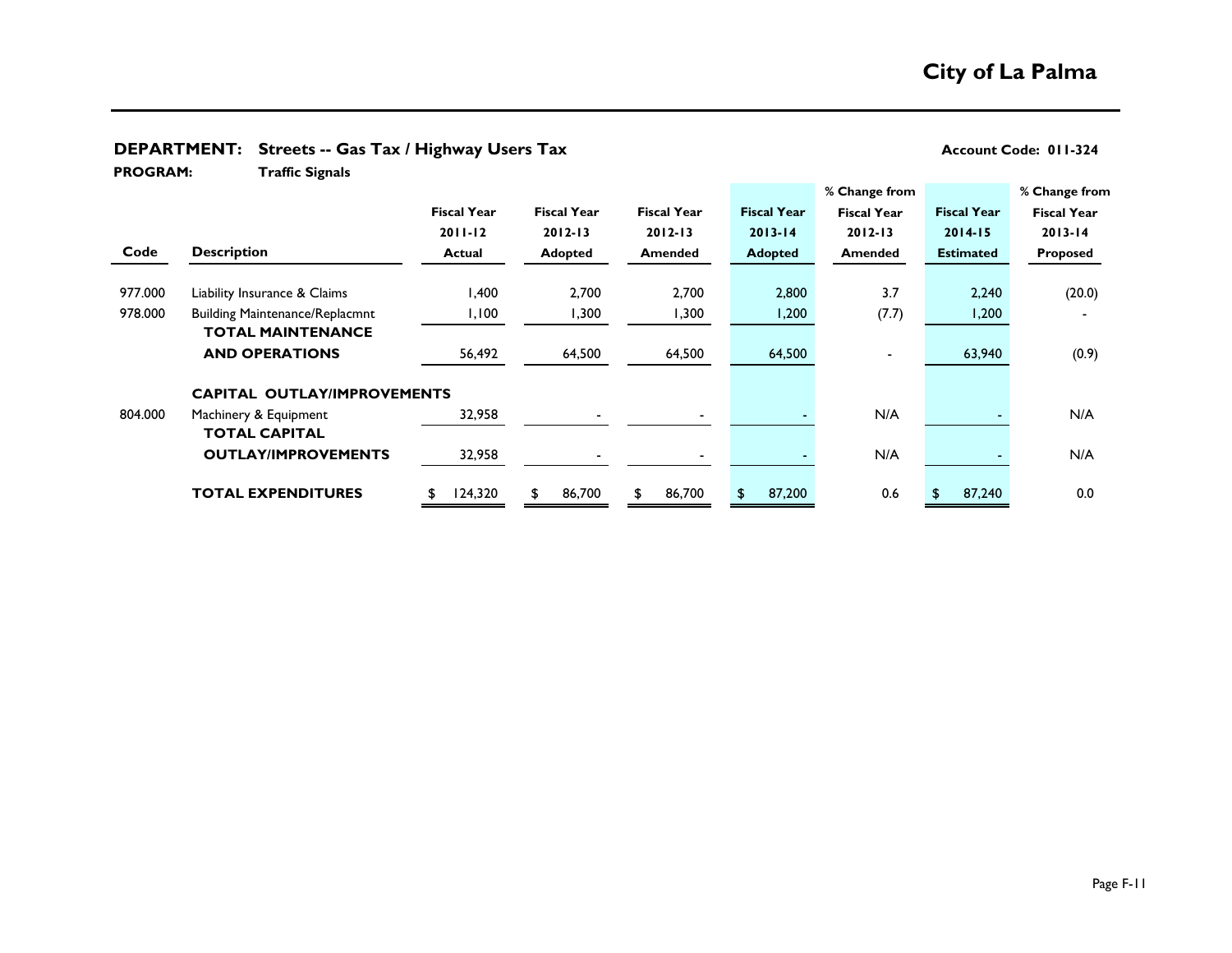| <i>DEFANTILINT.</i><br>$\frac{1}{2}$ streets -- Gas Tax / Highway Osers Tax |                        |                    |        |             |                    |                |                          |  |                    |             |                    | ACCOUNTE COUP. UT T-323 |                    |                    |  |
|-----------------------------------------------------------------------------|------------------------|--------------------|--------|-------------|--------------------|----------------|--------------------------|--|--------------------|-------------|--------------------|-------------------------|--------------------|--------------------|--|
| <b>PROGRAM:</b>                                                             | <b>Traffic Control</b> |                    |        |             |                    |                |                          |  |                    |             |                    |                         |                    |                    |  |
|                                                                             |                        |                    |        |             |                    |                |                          |  |                    |             | % Change from      |                         |                    | % Change from      |  |
|                                                                             |                        | <b>Fiscal Year</b> |        |             | <b>Fiscal Year</b> |                | <b>Fiscal Year</b>       |  | <b>Fiscal Year</b> |             | <b>Fiscal Year</b> |                         | <b>Fiscal Year</b> | <b>Fiscal Year</b> |  |
| $2011 - 12$                                                                 |                        |                    |        | $2012 - 13$ |                    |                | $2012 - 13$              |  | $2013 - 14$        | $2012 - 13$ |                    | $2014 - 15$             |                    | $2013 - 14$        |  |
|                                                                             |                        | Actual             |        | Adopted     |                    | <b>Amended</b> |                          |  | <b>Adopted</b>     |             | <b>Amended</b>     | <b>Estimated</b>        |                    | <b>Proposed</b>    |  |
| <b>Personnel Services</b>                                                   |                        | J.                 | 33,235 | \$          | 34,500             |                | 34,500                   |  | 32,100             |             | (7.0)              | \$.                     | 33,000             | 2.8                |  |
| Maintenance and Operations                                                  |                        |                    | 8,402  |             | 17,600             |                | 17,600                   |  | 16,650             |             | (5.4)              |                         | 16,450             | (1.2)              |  |
| Capital Outlay/Improvements                                                 |                        |                    |        |             |                    |                | $\overline{\phantom{0}}$ |  |                    |             | N/A                |                         |                    | N/A                |  |
| Total                                                                       |                        |                    | 41,637 |             | 52,100             |                | 52,100                   |  | 48,750             |             | (6.4)              |                         | 49,450             | $\mathsf{I}$ .4    |  |
|                                                                             |                        |                    |        |             |                    |                |                          |  |                    |             |                    |                         |                    |                    |  |

# **DEPARTMENT: Streets -- Gas Tax / Highway Users Tax Account Code: 011-325**

### PROGRAM DESCRIPTION:

This program is for the maintenance and replacement of traffic control devices throughout the City. These include all traffic signage, including 105 stop signs, 800 street name signs, curb painting, street legend painting, and 200,000 lineal feet of street striping.

### PROGRAM EXPLANATION:

|           |                               | 0.35 |
|-----------|-------------------------------|------|
|           | <b>Engineering Technician</b> | 0.25 |
| Code 501: | Maintenance Supervisor        | 0.10 |

Code 505: Represents the salary savings anticipated during the year due to vacancies in the workforce.

Code 530: Provides for personnel overtime.

Code 550: Funds budgeted in this code include this program's pro rata share of Employee Benefits costs.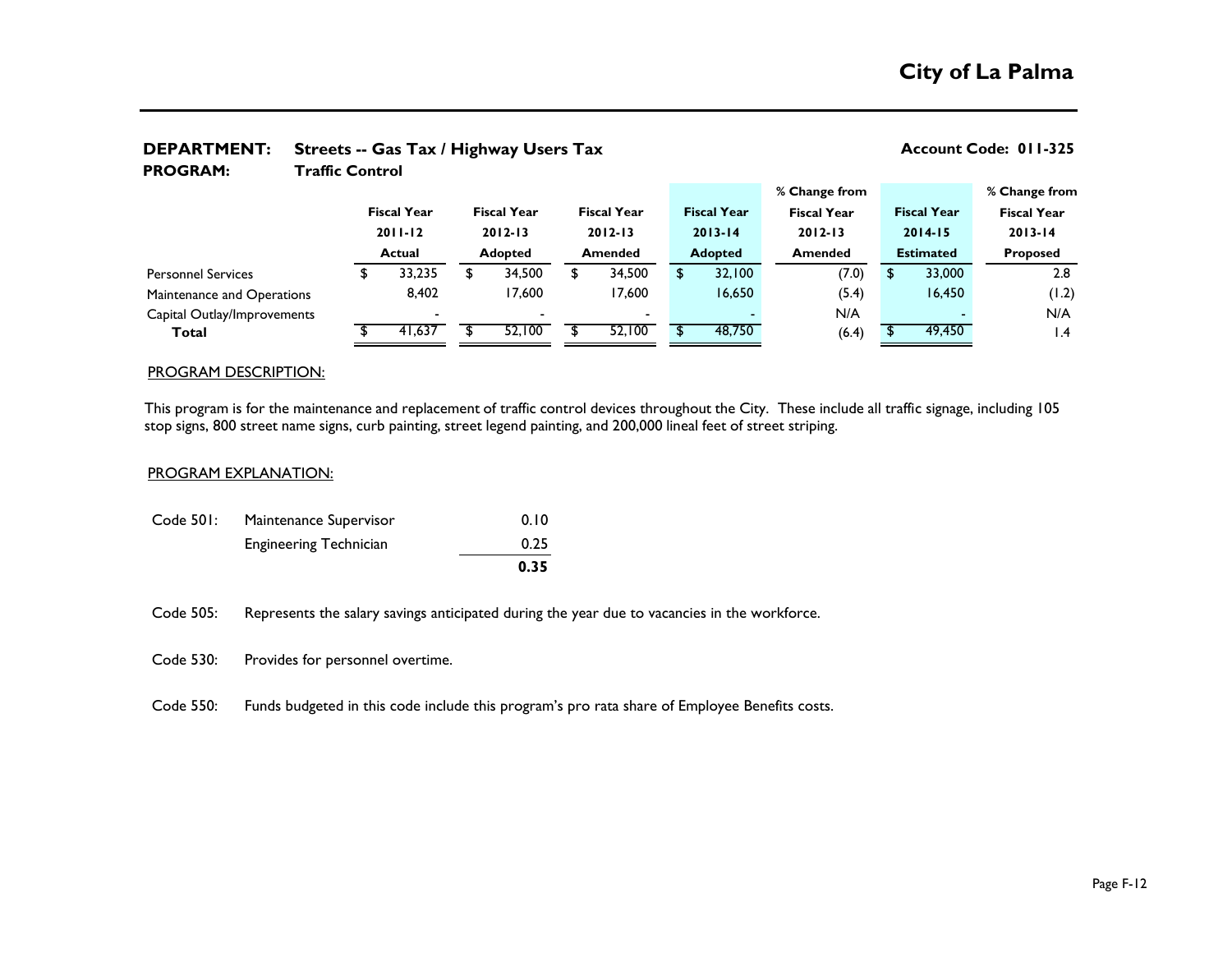| <b>DEPARTMENT:</b><br><b>PROGRAM:</b> | <b>Streets -- Gas Tax / Highway Users Tax</b><br><b>Traffic Control</b>                                                                                                                                | <b>Account Code: 011-325</b> |
|---------------------------------------|--------------------------------------------------------------------------------------------------------------------------------------------------------------------------------------------------------|------------------------------|
| Code 600:                             | Bi-annual costs to paint stripes on local streets including stop legends and stop bars.                                                                                                                |                              |
| Code 705:                             | Funds budgeted in this code include the following maintenance and repair materials:<br>New signs and paint for streets<br>Barricades and warning signs<br>Miscellaneous Traffic Safety Committee items |                              |
| Code 977:                             | Funds budgeted in this code include this program's pro rata share of Liability Insurance and Claims costs.                                                                                             |                              |
| Code 978:                             | Funds budgeted in this code include this program's pro rata share of Building Maintenance and Replacement costs.                                                                                       |                              |
| Code 979:                             | Funds budgeted in this code include this program's pro rata share of Vehicle Maintenance costs.                                                                                                        |                              |
| Code 980:                             | Funds budgeted in this code includes this program's pro rata share of Vehicle Replacement costs.                                                                                                       |                              |
| Code 981:                             | Funds budgeted in this code include this program's pro rata share of a Computer Maintenance costs.                                                                                                     |                              |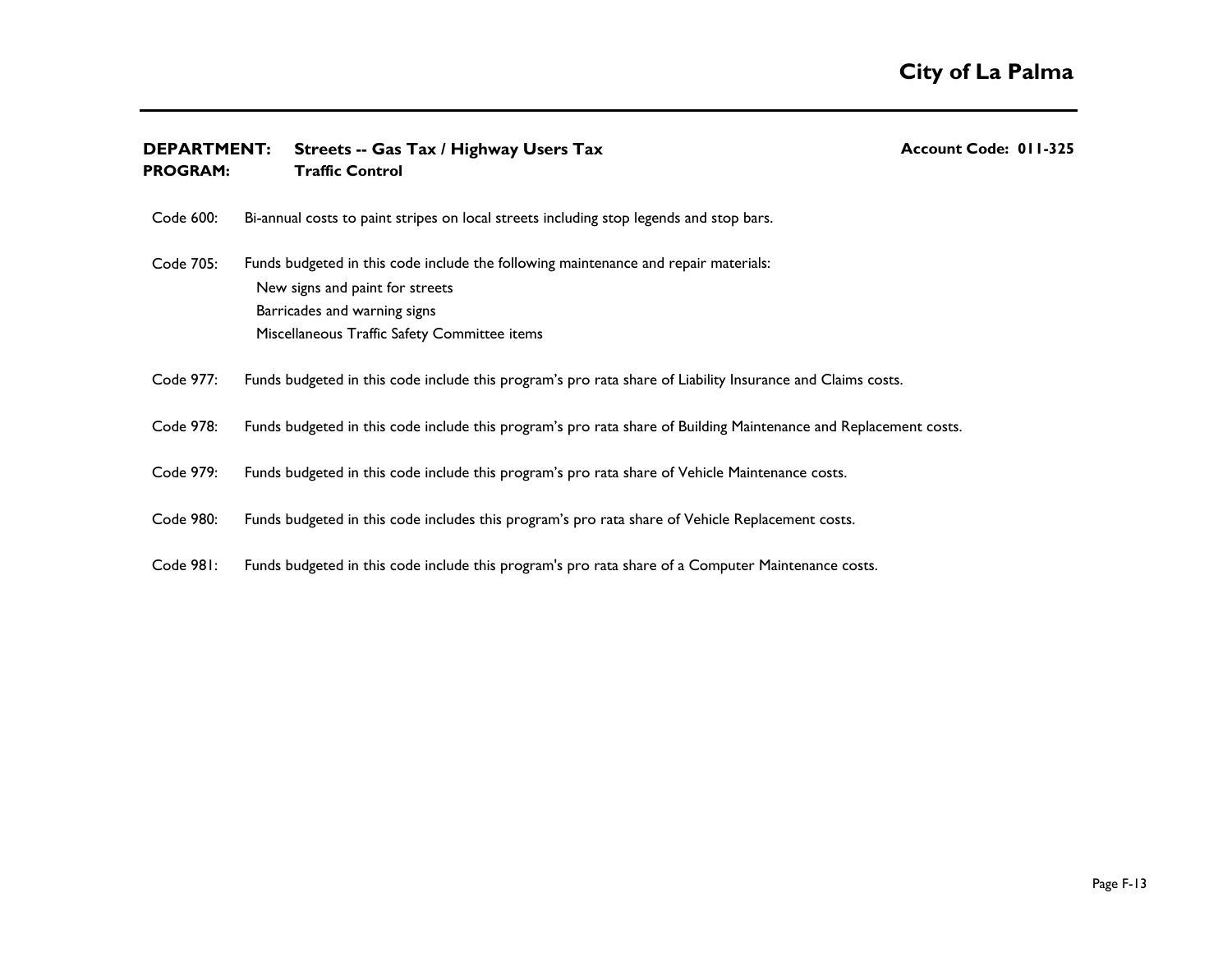| <b>PROGRAM:</b> | <b>Traffic Control</b>                |               |                    |                |                    |                |                    |                |                    |                    |                  |                    |                    |
|-----------------|---------------------------------------|---------------|--------------------|----------------|--------------------|----------------|--------------------|----------------|--------------------|--------------------|------------------|--------------------|--------------------|
|                 |                                       |               |                    |                |                    |                |                    |                |                    | % Change from      |                  |                    | % Change from      |
|                 |                                       |               | <b>Fiscal Year</b> |                | <b>Fiscal Year</b> |                | <b>Fiscal Year</b> |                | <b>Fiscal Year</b> | <b>Fiscal Year</b> |                  | <b>Fiscal Year</b> | <b>Fiscal Year</b> |
|                 |                                       |               | $2011 - 12$        |                | $2012 - 13$        |                | $2012 - 13$        |                | $2013 - 14$        | $2012 - 13$        |                  | $2014 - 15$        | $2013 - 14$        |
| Code            | <b>Description</b>                    | <b>Actual</b> |                    | <b>Adopted</b> |                    | <b>Amended</b> |                    | <b>Adopted</b> |                    | <b>Amended</b>     | <b>Estimated</b> |                    | Proposed           |
|                 | <b>PERSONNEL SERVICES</b>             |               |                    |                |                    |                |                    |                |                    |                    |                  |                    |                    |
| 501.000         | Salaries - Full-time                  | \$            | 22,483             | \$             | 22,800             | \$             | 22,800             | \$             | 23,400             | 2.6                | \$               | 23,400             |                    |
| 505.000         | Salary Savings Credit                 |               |                    |                | (1,000)            |                | (0.00, 1)          |                | (1,000)            |                    |                  | (1,000)            |                    |
| 530.000         | Overtime                              |               | 369                |                | 2,100              |                | 2,100              |                | 200                | (90.5)             |                  | 200                |                    |
| 550.000         | <b>Employee Benefits</b>              |               | 10,383             |                | 10,600             |                | 10,600             |                | 9,500              | (10.4)             |                  | 10,400             | 9.5                |
|                 | <b>TOTAL PERSONNEL</b>                |               |                    |                |                    |                |                    |                |                    |                    |                  |                    |                    |
|                 | <b>SERVICES</b>                       |               | 33,235             |                | 34,500             |                | 34,500             |                | 32,100             | (7.0)              |                  | 33,000             | 2.8                |
|                 | <b>MAINTENANCE AND OPERATIONS</b>     |               |                    |                |                    |                |                    |                |                    |                    |                  |                    |                    |
| 600.000         | <b>Professional Contract Services</b> |               | 1,696              |                | 5,000              |                | 5,000              |                | 5,000              |                    |                  | 5,000              |                    |
| 705.000         | Maintenance & Repair Materials        |               | 2,406              |                | 7,000              |                | 7,000              |                | 7,000              |                    |                  | 7,000              |                    |
| 977.000         | Liability Insurance & Claims          |               | 500                |                | 1,300              |                | 1,300              |                | 1,000              | (23.1)             |                  | 800                | (20.0)             |
| 978.000         | <b>Building Maintenance/Replacmnt</b> |               | 700                |                | 600                |                | 600                |                | 400                | (33.3)             |                  | 400                |                    |
| 979.000         | Vehicle Maintenance                   |               | 1,700              |                | 1,700              |                | 1,700              |                | 1,250              | (26.5)             |                  | 1,250              |                    |
| 980.000         | Vehicle Replacement                   |               | 1,400              |                | 2,000              |                | 2,000              |                | 2,000              |                    |                  | 2,000              |                    |
|                 | <b>TOTAL MAINTENANCE</b>              |               |                    |                |                    |                |                    |                |                    |                    |                  |                    |                    |
|                 | <b>AND OPERATIONS</b>                 |               | 8,402              |                | 17,600             |                | 17,600             |                | 16,650             | (5.4)              |                  | 16,450             | (1.2)              |
|                 | <b>TOTAL EXPENDITURES</b>             | \$            | 41,637             | \$             | 52,100             | \$             | 52,100             | S              | 48,750             | (6.4)              |                  | 49,450             | $\mathsf{I}$ .4    |

# **DEPARTMENT:** Streets -- Gas Tax / Highway Users Tax **Account Code: 011-325** Account Code: 011-325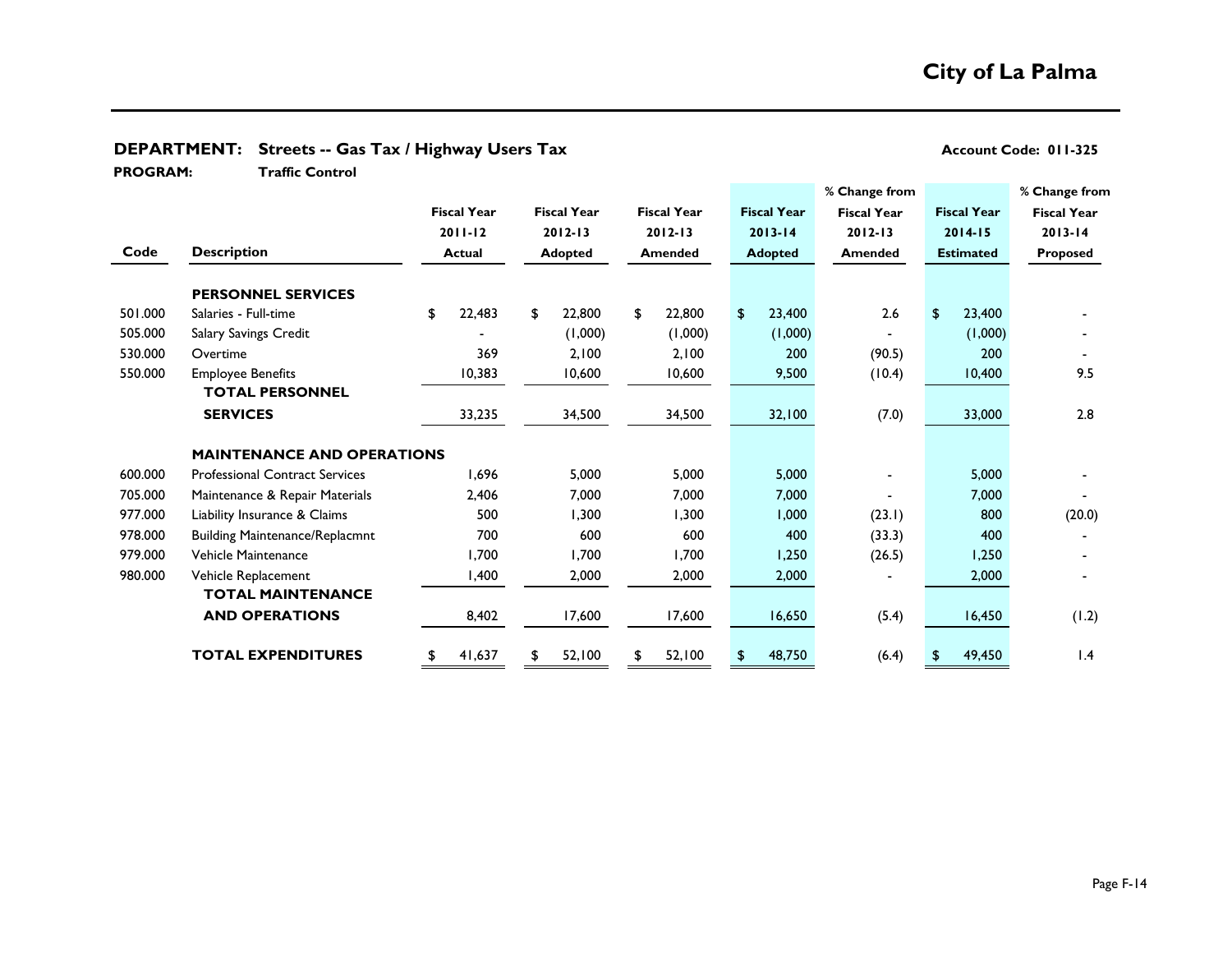# **DEPARTMENT:** Streets -- Gas Tax / Highway Users Tax **Account Code: 011-325** Account Code: 011-325

**PROGRAM: Traffic Control**



# THIS PAGE INTENTIONALLY LEFT BLANK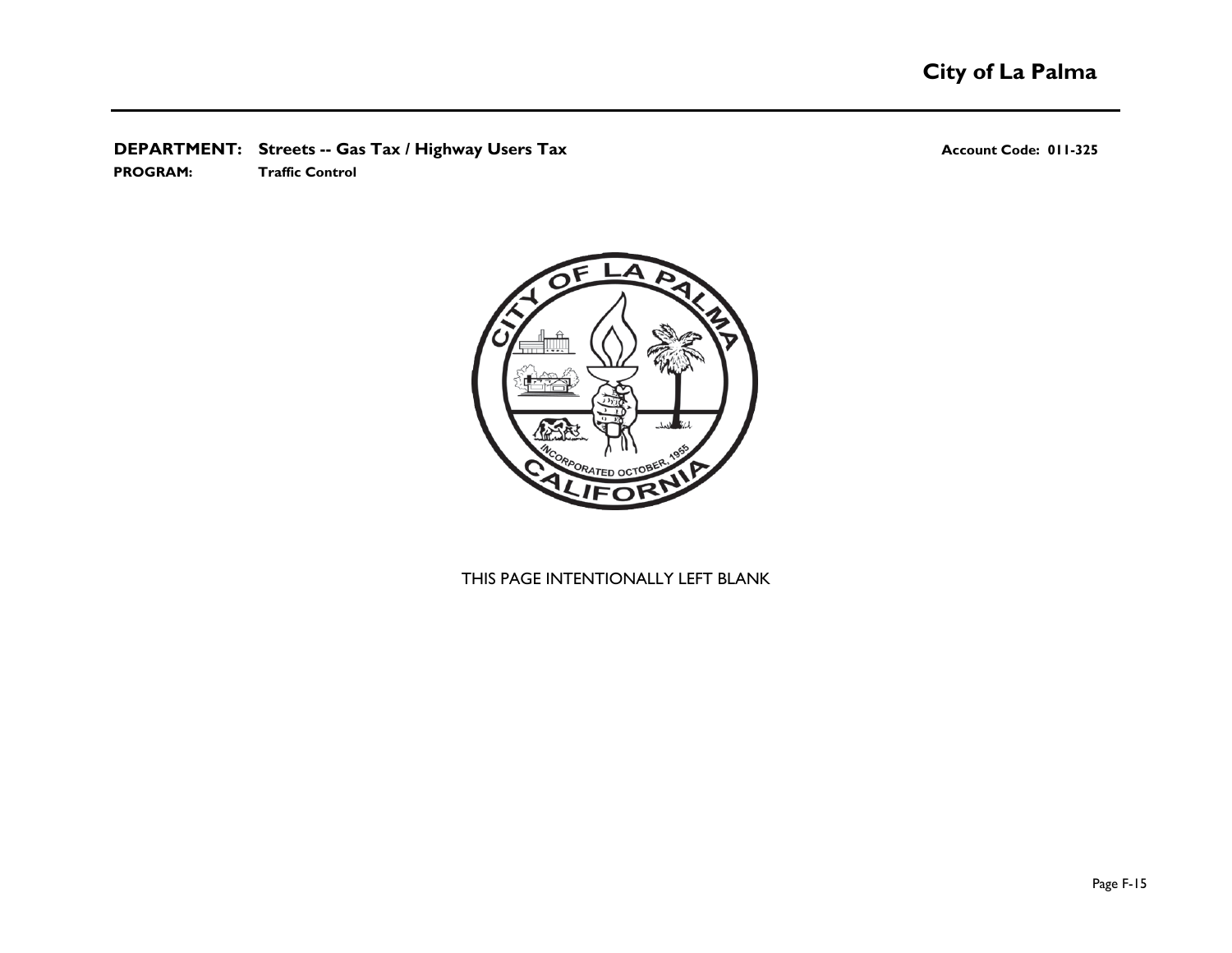| <b>DEPARTMENT:</b><br><b>PROGRAM:</b> |             | Account Code: 012-330<br><b>Streets -- Measure M</b><br><b>Measure M - Local Turnback Funds</b> |                          |             |                    |             |                    |                |                    |                    |             |                  |                    |                    |  |
|---------------------------------------|-------------|-------------------------------------------------------------------------------------------------|--------------------------|-------------|--------------------|-------------|--------------------|----------------|--------------------|--------------------|-------------|------------------|--------------------|--------------------|--|
|                                       |             |                                                                                                 |                          |             |                    |             |                    |                |                    | % Change from      |             |                  |                    | % Change from      |  |
|                                       |             |                                                                                                 | <b>Fiscal Year</b>       |             | <b>Fiscal Year</b> |             | <b>Fiscal Year</b> |                | <b>Fiscal Year</b> | <b>Fiscal Year</b> |             |                  | <b>Fiscal Year</b> | <b>Fiscal Year</b> |  |
|                                       | $2011 - 12$ |                                                                                                 |                          | $2012 - 13$ |                    | $2012 - 13$ | $2013 - 14$        |                | $2012 - 13$        |                    | $2014 - 15$ |                  | $2013 - 14$        |                    |  |
|                                       |             |                                                                                                 | <b>Actual</b>            |             | <b>Adopted</b>     |             | <b>Amended</b>     | <b>Adopted</b> |                    | <b>Amended</b>     |             | <b>Estimated</b> |                    | <b>Proposed</b>    |  |
| <b>Personnel Services</b>             |             |                                                                                                 | $\overline{\phantom{0}}$ |             | $\blacksquare$     |             | $\blacksquare$     | \$             |                    |                    | N/A         | \$               |                    | N/A                |  |
| Maintenance and Operations            |             |                                                                                                 | 26.039                   |             | 20,700             |             | 20,700             |                | 700                |                    | (96.6)      |                  | 700                |                    |  |
| Capital Outlay/Improvements           |             |                                                                                                 | $\blacksquare$           |             |                    |             | $\blacksquare$     |                |                    |                    | N/A         |                  |                    | N/A                |  |
| Total                                 |             |                                                                                                 | 26,039                   |             | 20,700             |             | 20,700             |                | 700                |                    | (96.6)      |                  | 700                |                    |  |

### PROGRAM DESCRIPTION:

This program is used to account for Measure M funding first approved by voters in November, 1990, and recently re-approved in November, 2006. Measure M (and its successor Measure M2) authorizes a 1/2 cent retail sales tax to provide a variety of funding for transportation needs in Orange County. Included in the Measure M2 Program is a "turn back" provision in which 14.6% of Measure M2 funds are returned to cities and the County based on the Master Plan of arterial highway miles in a given city, population, and the current sales tax forecast.

### PROGRAM EXPLANATION:

Code 977: Funds budgeted in this code includes this program's pro rata share of Liability Insurance and Claims costs.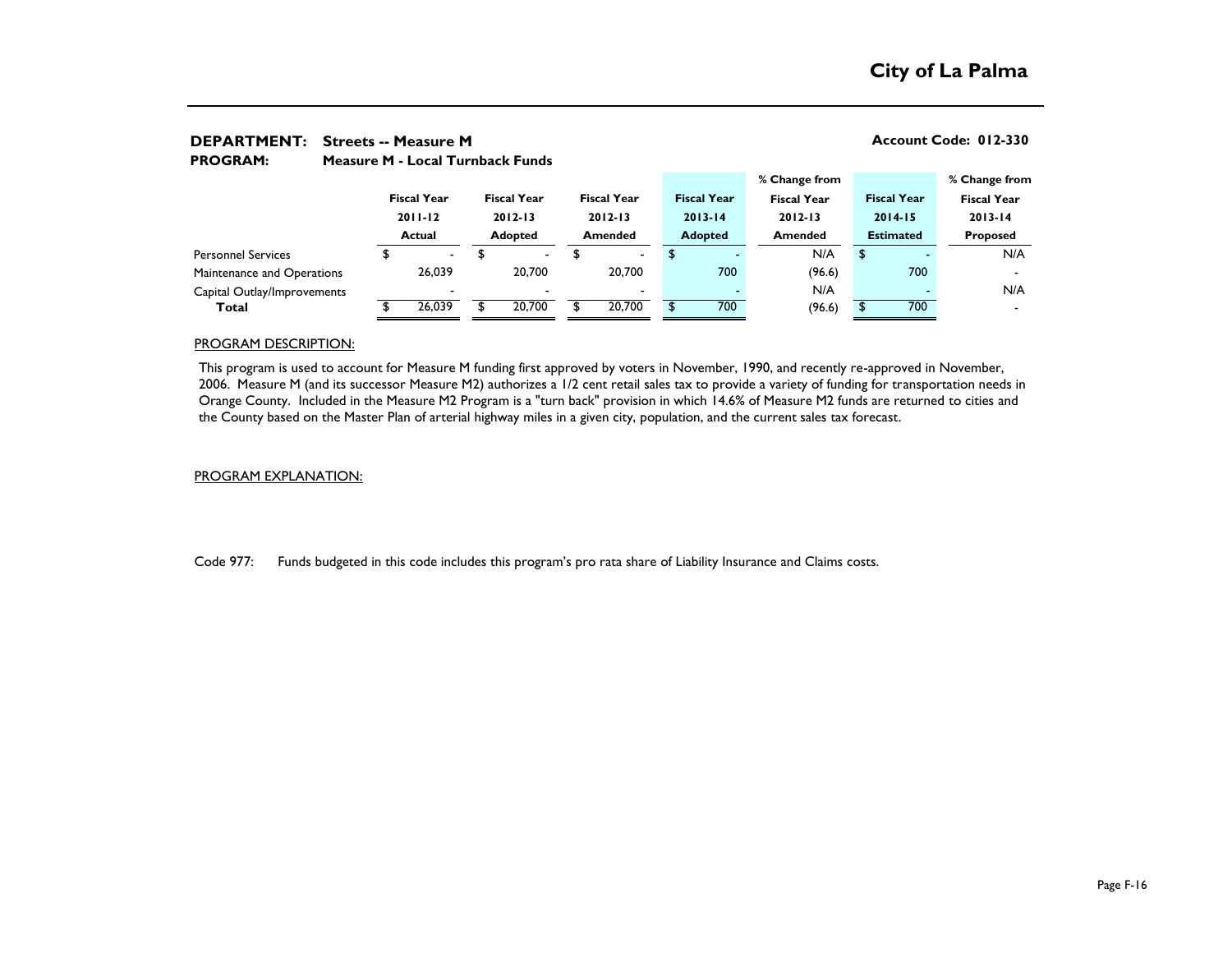**DEPARTMENT:** Streets -- Measure M<br> **DEPARTMENT:** Streets -- Measure M **PROGRAM: Measure M - Local Turnback Funds**



THIS PAGE INTENTIONALLY LEFT BLANK